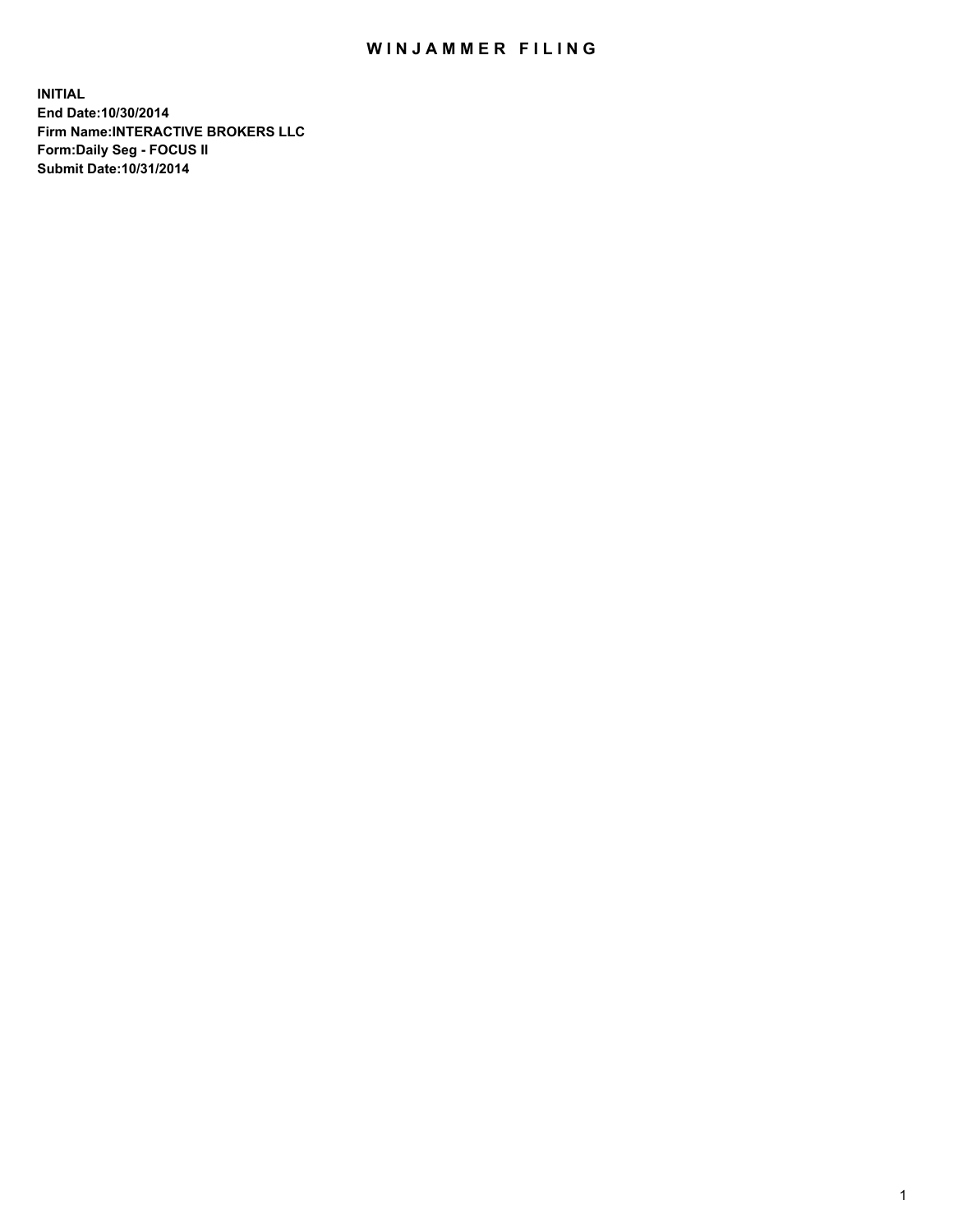## **INITIAL End Date:10/30/2014 Firm Name:INTERACTIVE BROKERS LLC Form:Daily Seg - FOCUS II Submit Date:10/31/2014 Daily Segregation - Cover Page**

| Name of Company<br><b>Contact Name</b><br><b>Contact Phone Number</b><br><b>Contact Email Address</b>                                                                                                                                                                                                                          | <b>INTERACTIVE BROKERS LLC</b><br><b>Michael Ellman</b><br>203-422-8926<br>mellman@interactivebrokers.co<br>m |
|--------------------------------------------------------------------------------------------------------------------------------------------------------------------------------------------------------------------------------------------------------------------------------------------------------------------------------|---------------------------------------------------------------------------------------------------------------|
| FCM's Customer Segregated Funds Residual Interest Target (choose one):<br>a. Minimum dollar amount: ; or<br>b. Minimum percentage of customer segregated funds required:% ; or<br>c. Dollar amount range between: and; or<br>d. Percentage range of customer segregated funds required between:% and%.                         | <u>0</u><br>0<br>155,000,000 245,000,000<br>00                                                                |
| FCM's Customer Secured Amount Funds Residual Interest Target (choose one):<br>a. Minimum dollar amount: ; or<br>b. Minimum percentage of customer secured funds required:% ; or<br>c. Dollar amount range between: and; or<br>d. Percentage range of customer secured funds required between:% and%.                           | $\overline{\mathbf{0}}$<br>0<br>80,000,000 120,000,000<br>0 <sub>0</sub>                                      |
| FCM's Cleared Swaps Customer Collateral Residual Interest Target (choose one):<br>a. Minimum dollar amount: ; or<br>b. Minimum percentage of cleared swaps customer collateral required:% ; or<br>c. Dollar amount range between: and; or<br>d. Percentage range of cleared swaps customer collateral required between:% and%. | $\overline{\mathbf{0}}$<br><u>0</u><br>0 <sub>0</sub><br>0 <sub>0</sub>                                       |
| Current ANC:on<br><b>Broker Dealer Minimum</b><br>Debit/Deficit - CustomersCurrent AmountGross Amount<br>Domestic Debit/Deficit<br>Foreign Debit/Deficit                                                                                                                                                                       | 2,307,355,388 30-OCT-2014<br>362,325,655<br>3,988,553<br>4,205,900 0                                          |
| Debit/Deficit - Non CustomersCurrent AmountGross Amount<br>Domestic Debit/Deficit<br>Foreign Debit/Deficit<br>Proprietary Profit/Loss<br>Domestic Profit/Loss<br>Foreign Profit/Loss                                                                                                                                           | 0 <sub>0</sub><br>0 <sub>0</sub><br>$\overline{\mathbf{0}}$<br>$\overline{\mathbf{0}}$                        |
| Proprietary Open Trade Equity<br>Domestic OTE<br>Foreign OTE<br><b>SPAN</b><br><b>Customer SPAN Calculation</b>                                                                                                                                                                                                                | $\overline{\mathbf{0}}$<br><u>0</u><br>1,061,772,650                                                          |
| Non-Customer SPAN Calcualation<br><b>Proprietary Capital Charges</b><br>Minimum Dollar Amount Requirement<br>Other NFA Dollar Amount Requirement                                                                                                                                                                               | 29,685,818<br><u>0</u><br>20,000,000 [7465]<br>21,450,924 [7475]                                              |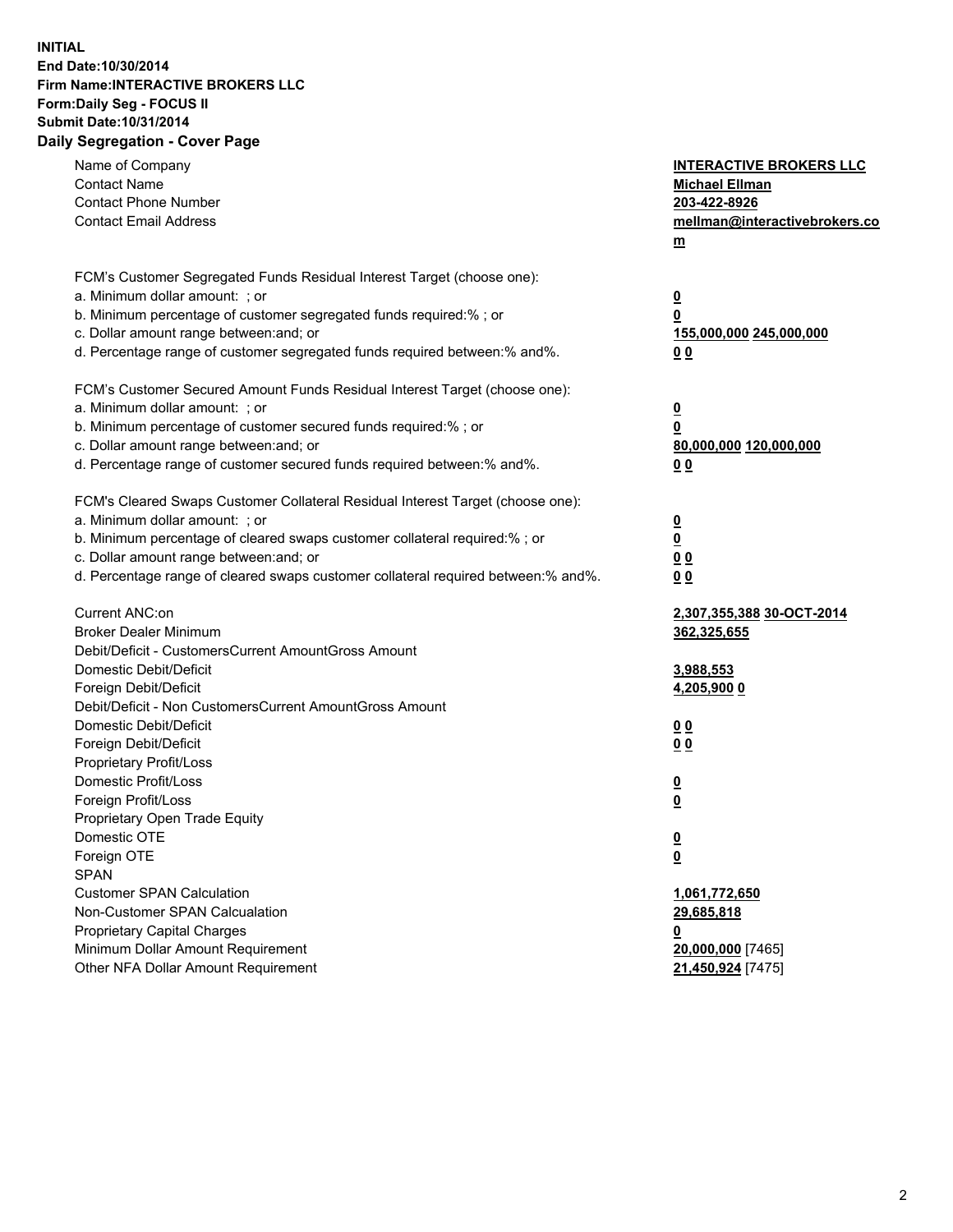## **INITIAL End Date:10/30/2014 Firm Name:INTERACTIVE BROKERS LLC Form:Daily Seg - FOCUS II Submit Date:10/31/2014 Daily Segregation - Secured Amounts**

|                | Dany Oogregation - Oecarea Amounts                                                                         |                                   |
|----------------|------------------------------------------------------------------------------------------------------------|-----------------------------------|
|                | Foreign Futures and Foreign Options Secured Amounts                                                        |                                   |
|                | Amount required to be set aside pursuant to law, rule or regulation of a foreign                           | $0$ [7305]                        |
|                | government or a rule of a self-regulatory organization authorized thereunder                               |                                   |
| 1.             | Net ledger balance - Foreign Futures and Foreign Option Trading - All Customers                            |                                   |
|                | A. Cash                                                                                                    | 299,825,965 [7315]                |
|                | B. Securities (at market)                                                                                  | $0$ [7317]                        |
| 2.             | Net unrealized profit (loss) in open futures contracts traded on a foreign board of trade                  | -7,413,219 [7325]                 |
| 3.             | Exchange traded options                                                                                    |                                   |
|                | a. Market value of open option contracts purchased on a foreign board of trade                             | 110,318 [7335]                    |
|                | b. Market value of open contracts granted (sold) on a foreign board of trade                               | -319,738 [7337]                   |
| 4.             | Net equity (deficit) (add lines 1.2. and 3.)                                                               | 292,203,326 [7345]                |
| 5.             | Account liquidating to a deficit and account with a debit balances - gross amount                          | 4,205,900 [7351]                  |
|                | Less: amount offset by customer owned securities                                                           | 0 [7352] 4,205,900 [7354]         |
| 6.             | Amount required to be set aside as the secured amount - Net Liquidating Equity                             | 296,409,226 [7355]                |
|                | Method (add lines 4 and 5)                                                                                 |                                   |
| 7.             | Greater of amount required to be set aside pursuant to foreign jurisdiction (above) or line                | 296,409,226 [7360]                |
|                | 6.                                                                                                         |                                   |
|                | FUNDS DEPOSITED IN SEPARATE REGULATION 30.7 ACCOUNTS                                                       |                                   |
| $\mathbf{1}$ . | Cash in banks                                                                                              |                                   |
|                | A. Banks located in the United States                                                                      | 347,282,703 [7500]                |
|                | B. Other banks qualified under Regulation 30.7                                                             | 0 [7520] 347,282,703 [7530]       |
| 2.             | Securities                                                                                                 |                                   |
|                | A. In safekeeping with banks located in the United States                                                  | $0$ [7540]                        |
|                | B. In safekeeping with other banks qualified under Regulation 30.7                                         | 0 [7560] 0 [7570]                 |
| 3.             | Equities with registered futures commission merchants                                                      |                                   |
|                | A. Cash                                                                                                    | $0$ [7580]                        |
|                | <b>B.</b> Securities                                                                                       | $0$ [7590]                        |
|                | C. Unrealized gain (loss) on open futures contracts                                                        | $0$ [7600]                        |
|                | D. Value of long option contracts                                                                          | $0$ [7610]                        |
|                | E. Value of short option contracts                                                                         | 0 [7615] 0 [7620]                 |
| 4.             | Amounts held by clearing organizations of foreign boards of trade                                          |                                   |
|                | A. Cash                                                                                                    | $0$ [7640]                        |
|                | <b>B.</b> Securities                                                                                       | $0$ [7650]                        |
|                | C. Amount due to (from) clearing organization - daily variation                                            | $0$ [7660]                        |
|                | D. Value of long option contracts                                                                          | $0$ [7670]                        |
|                | E. Value of short option contracts                                                                         | 0 [7675] 0 [7680]                 |
| 5.             | Amounts held by members of foreign boards of trade                                                         |                                   |
|                | A. Cash                                                                                                    | 56,994,007 [7700]                 |
|                | <b>B.</b> Securities                                                                                       | $0$ [7710]                        |
|                | C. Unrealized gain (loss) on open futures contracts                                                        | 2,174,681 [7720]                  |
|                | D. Value of long option contracts                                                                          | 110,318 [7730]                    |
|                | E. Value of short option contracts                                                                         | -319,738 [7735] 58,959,268 [7740] |
| 6.             | Amounts with other depositories designated by a foreign board of trade                                     | 0 [7760]                          |
| 7.             | Segregated funds on hand                                                                                   | $0$ [7765]                        |
| 8.             | Total funds in separate section 30.7 accounts                                                              | 406,241,971 [7770]                |
| 9.             | Excess (deficiency) Set Aside for Secured Amount (subtract line 7 Secured Statement<br>Page 1 from Line 8) | 109,832,745 [7380]                |
| 10.            | Management Target Amount for Excess funds in separate section 30.7 accounts                                | 80,000,000 [7780]                 |
| 11.            | Excess (deficiency) funds in separate 30.7 accounts over (under) Management Target                         | 29,832,745 [7785]                 |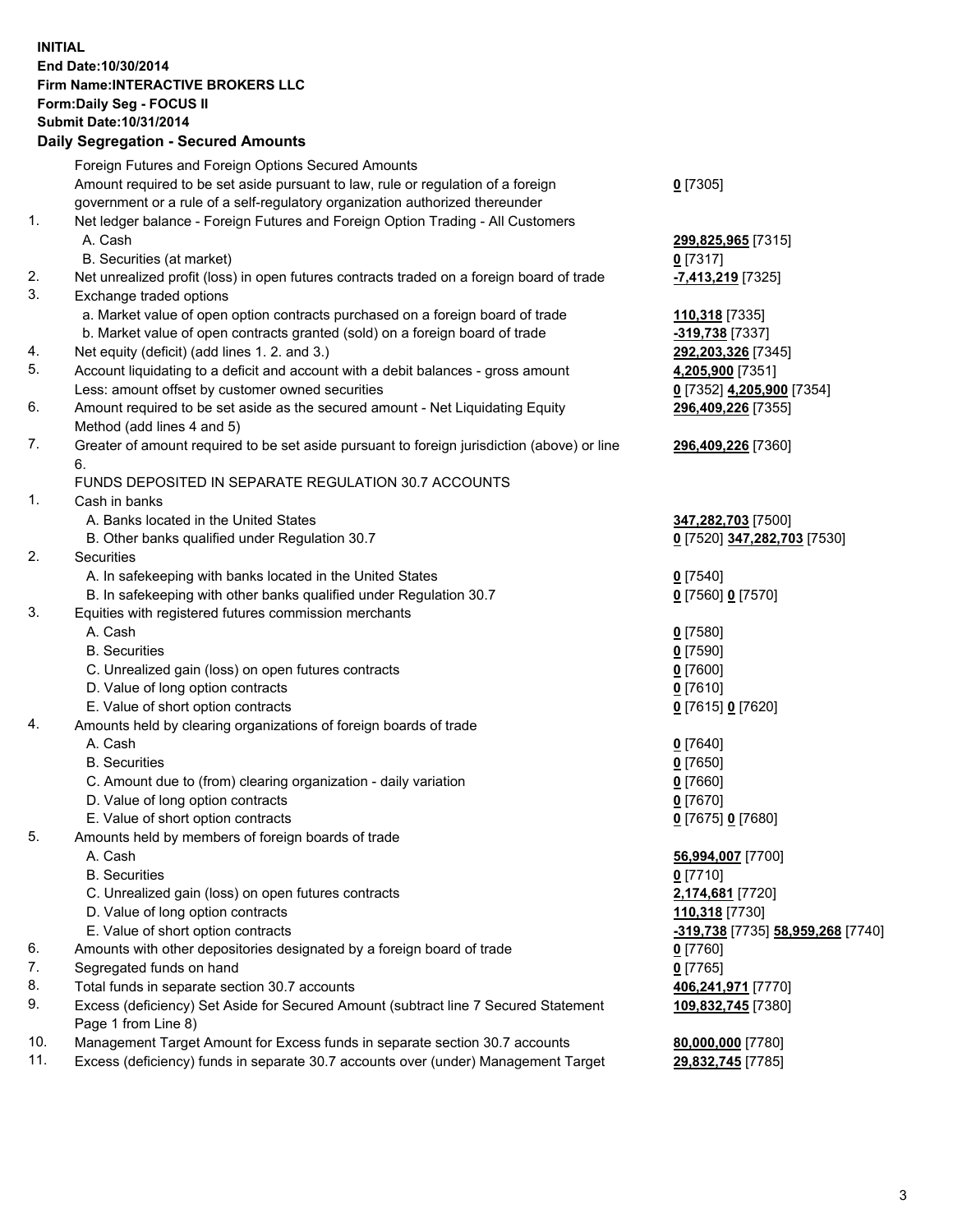**INITIAL End Date:10/30/2014 Firm Name:INTERACTIVE BROKERS LLC Form:Daily Seg - FOCUS II Submit Date:10/31/2014 Daily Segregation - Segregation Statement** SEGREGATION REQUIREMENTS(Section 4d(2) of the CEAct) 1. Net ledger balance A. Cash **2,359,261,363** [7010] B. Securities (at market) **0** [7020] 2. Net unrealized profit (loss) in open futures contracts traded on a contract market **-87,091,329** [7030] 3. Exchange traded options A. Add market value of open option contracts purchased on a contract market **91,730,192** [7032] B. Deduct market value of open option contracts granted (sold) on a contract market **-168,827,340** [7033] 4. Net equity (deficit) (add lines 1, 2 and 3) **2,195,072,886** [7040] 5. Accounts liquidating to a deficit and accounts with debit balances - gross amount **3,988,553** [7045] Less: amount offset by customer securities **0** [7047] **3,988,553** [7050] 6. Amount required to be segregated (add lines 4 and 5) **2,199,061,439** [7060] FUNDS IN SEGREGATED ACCOUNTS 7. Deposited in segregated funds bank accounts A. Cash **288,853,800** [7070] B. Securities representing investments of customers' funds (at market) **1,213,555,512** [7080] C. Securities held for particular customers or option customers in lieu of cash (at market) **0** [7090] 8. Margins on deposit with derivatives clearing organizations of contract markets A. Cash **8,706,747** [7100] B. Securities representing investments of customers' funds (at market) **77,536,019** [7110] C. Securities held for particular customers or option customers in lieu of cash (at market) **0** [7120] 9. Net settlement from (to) derivatives clearing organizations of contract markets **-686,714** [7130] 10. Exchange traded options A. Value of open long option contracts **969,706** [7132] B. Value of open short option contracts **-4,454,044** [7133] 11. Net equities with other FCMs A. Net liquidating equity **-74,927,205** [7140] B. Securities representing investments of customers' funds (at market) **889,971,167** [7160] C. Securities held for particular customers or option customers in lieu of cash (at market) **0** [7170] 12. Segregated funds on hand **0** [7150] 13. Total amount in segregation (add lines 7 through 12) **2,399,524,988** [7180] 14. Excess (deficiency) funds in segregation (subtract line 6 from line 13) **200,463,549** [7190] 15. Management Target Amount for Excess funds in segregation **155,000,000** [7194]

16. Excess (deficiency) funds in segregation over (under) Management Target Amount Excess

**45,463,549** [7198]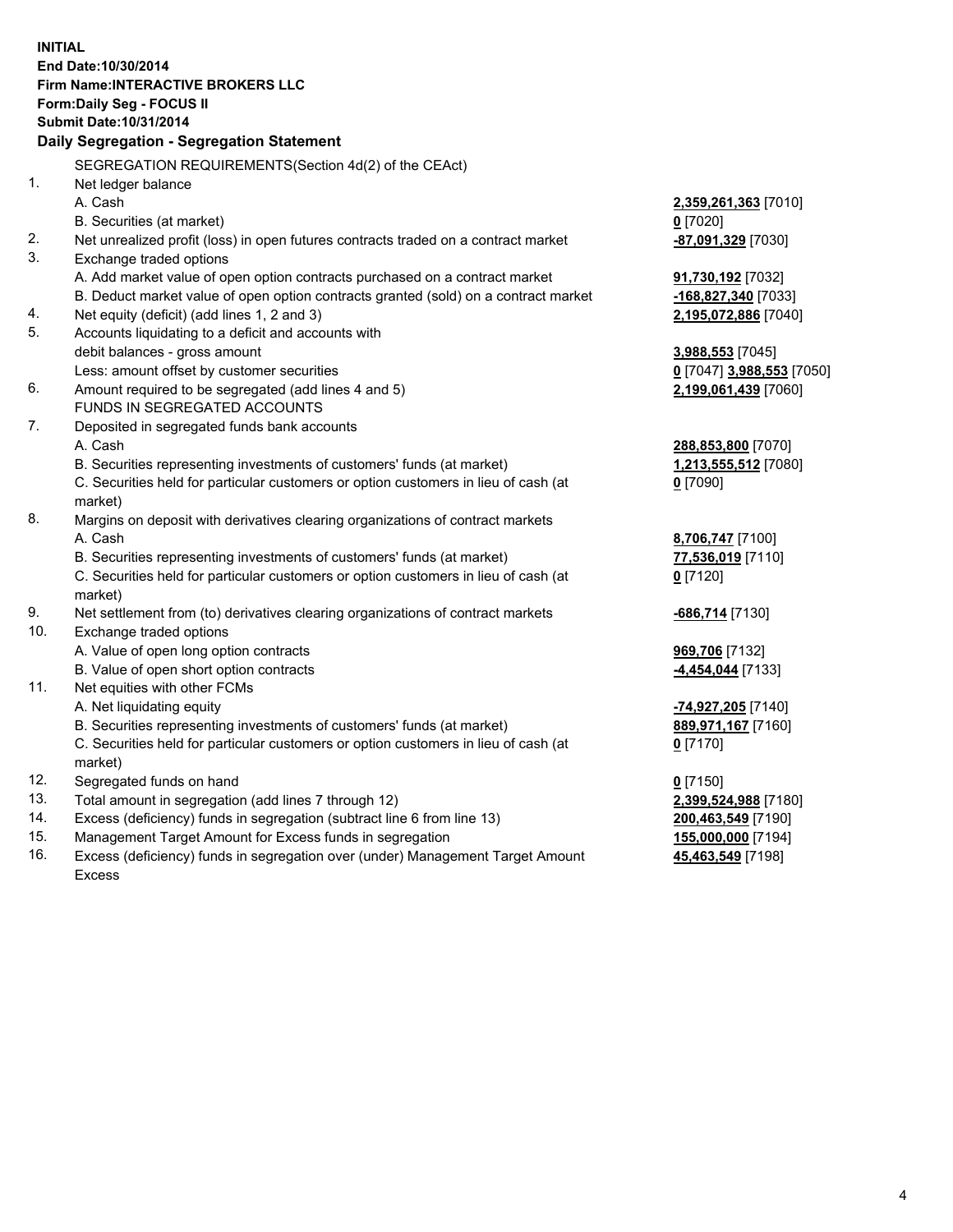## **INITIAL End Date:10/30/2014 Firm Name:INTERACTIVE BROKERS LLC Form:Daily Seg - FOCUS II Submit Date:10/31/2014 Daily Segregation - Supplemental**

| $\blacksquare$ | Total gross margin deficiencies - Segregated Funds Origin                              | 303,759 [9100] |
|----------------|----------------------------------------------------------------------------------------|----------------|
| $\blacksquare$ | Total gross margin deficiencies - Secured Funds Origin                                 | 104,481 [9101] |
| $\blacksquare$ | Total gross margin deficiencies - Cleared Swaps Customer Collateral Funds Origin       | $0$ [9102]     |
| $\blacksquare$ | Total gross margin deficiencies - Noncustomer and Proprietary Accounts Origin          | $0$ [9103]     |
| $\blacksquare$ | Total number of accounts contributing to total gross margin deficiencies - Segregated  | 10 [9104]      |
|                | Funds Origin                                                                           |                |
| $\sim$         | Total number of accounts contributing to total gross margin deficiencies - Secured     | $2$ [9105]     |
|                | <b>Funds Origin</b>                                                                    |                |
| $\blacksquare$ | Total number of accounts contributing to the total gross margin deficiencies - Cleared | $0$ [9106]     |
|                | Swaps Customer Collateral Funds Origin                                                 |                |
| $\blacksquare$ | Total number of accounts contributing to the total gross margin deficiencies -         | $0$ [9107]     |
|                | Noncustomer and Proprietary Accounts Origin                                            |                |
| $\blacksquare$ | Upload a copy of the firm's daily margin report the FCM uses to issue margin calls     |                |
|                | which corresponds with the reporting date.                                             |                |

10.30.2014 Commodity Margin Deficiency Report.xls